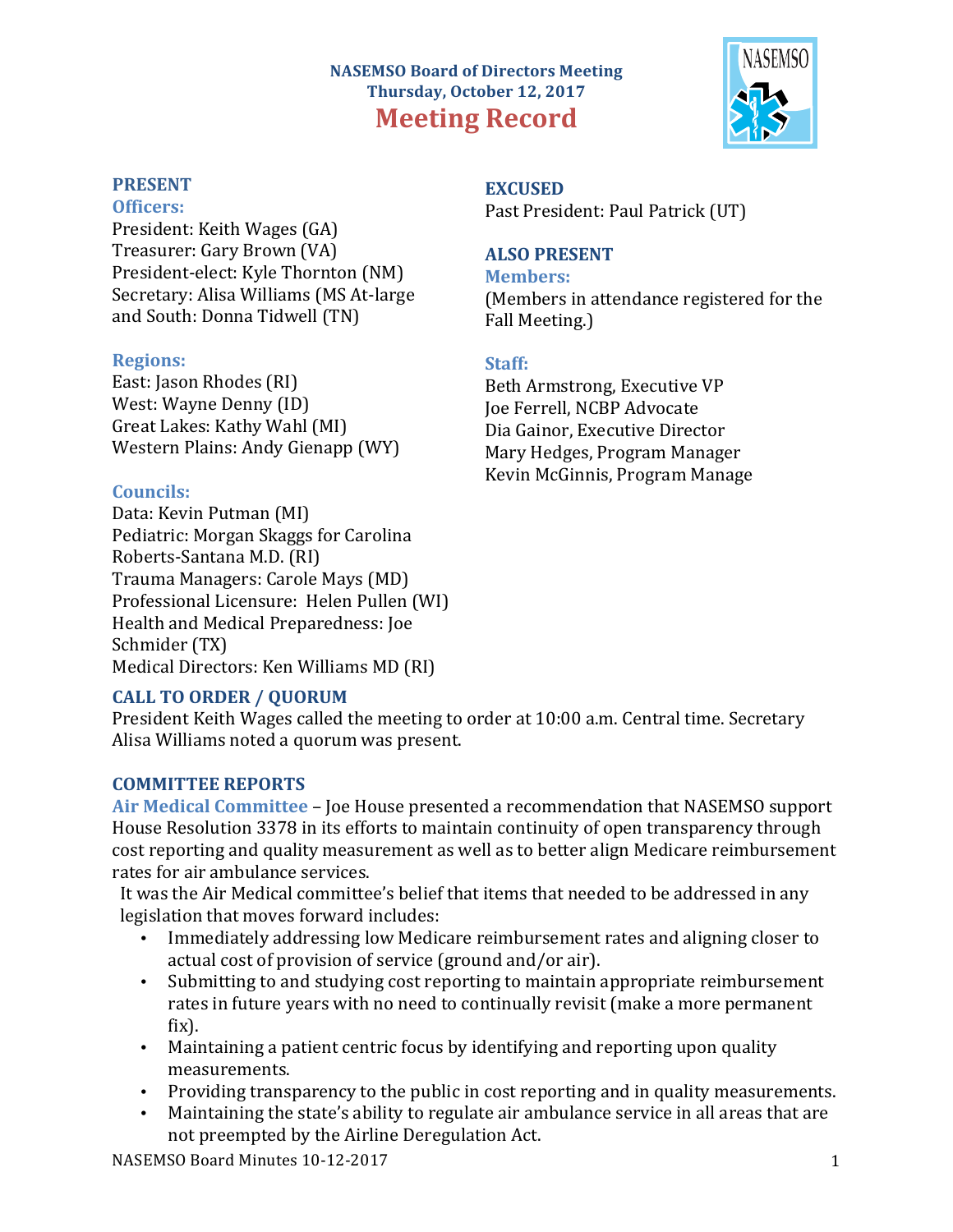The committee feels that open communication between all air ambulance parties is necessary for any type of legislation to successfully pass through Congress. Furthermore, the committee would encourage all parties to collaboratively work towards alleviating major concerns and differences that may exist from the multiple proposed legislative solutions for the same underlying issue.

ACTION: Gary Brown moved, seconded by Donna Tidwell to approve the recommendation. The vote was unanimous and the motion carried.

**CP/MIH** – Jim DeTienne reported on activity including on-going updates of a website capturing status in each state.

**Safe Transport of Children** – Andy Gienapp shared that there will be a panel discussion on STC in Las Vegas next week.

**Rural EMS** – JCREC work plan is currently being revised. Andy believes that the National Office of Rural Health Policy is engaged.  $4<sup>th</sup>$  Rural EMS & Care Conference will occur in Tucson April 24-25 hosted by Terry Mullins. National Rural Health Day is November 16.

**HITS** – Steve McCoy reported that Biospatial representatives engaged in discussion about traffic records. Dia reported on Road to Zero and grant opportunities, and Jim Green spoke about STC.

**High Consequence Infectious Disease Project – Joe Schmider mentioned that there was a** half-day meeting yesterday to work on an exercise plan, the assessment and other tools. It was noted that 26 states do not have anything in place at the moment.

**REPLICA** – Joe thanked everyone on their advice on how to move forward now that the Commission is in place. Doug Wolfberg has volunteered to provide legal services on a pro bono basis.

## **COUNCIL REPORTS**

**House & Medical Preparedness** – Joe Schmider asked state offices to designate a representative to this new council and presented a draft vision and mission statement. Joe is the chair, Mel House is the vice chair and Sam Hurley (DC) is secretary.

**Data Managers** – Kevin Putman shared that the council will meet twice monthly to review the 200+ proposed changes on NEMSIS. Considerable frustration was expressed that another version is in process, understanding that the intent is version 3.5 through 2021. Putman indicated that the Council does not support a cut-off of 3.4 and noted that 3.3.4 would end December 31, 2018.

ACTION: The Data Managers Council will provide a written set of recommendations on timeline and implementation strategy. The Board will finalize an approach in December.

**Medical Directors** – Dr. Ken Williams (RI) conveyed that several interesting presentations were received including topics on civil unrest. The Medical Directors Council will engage in